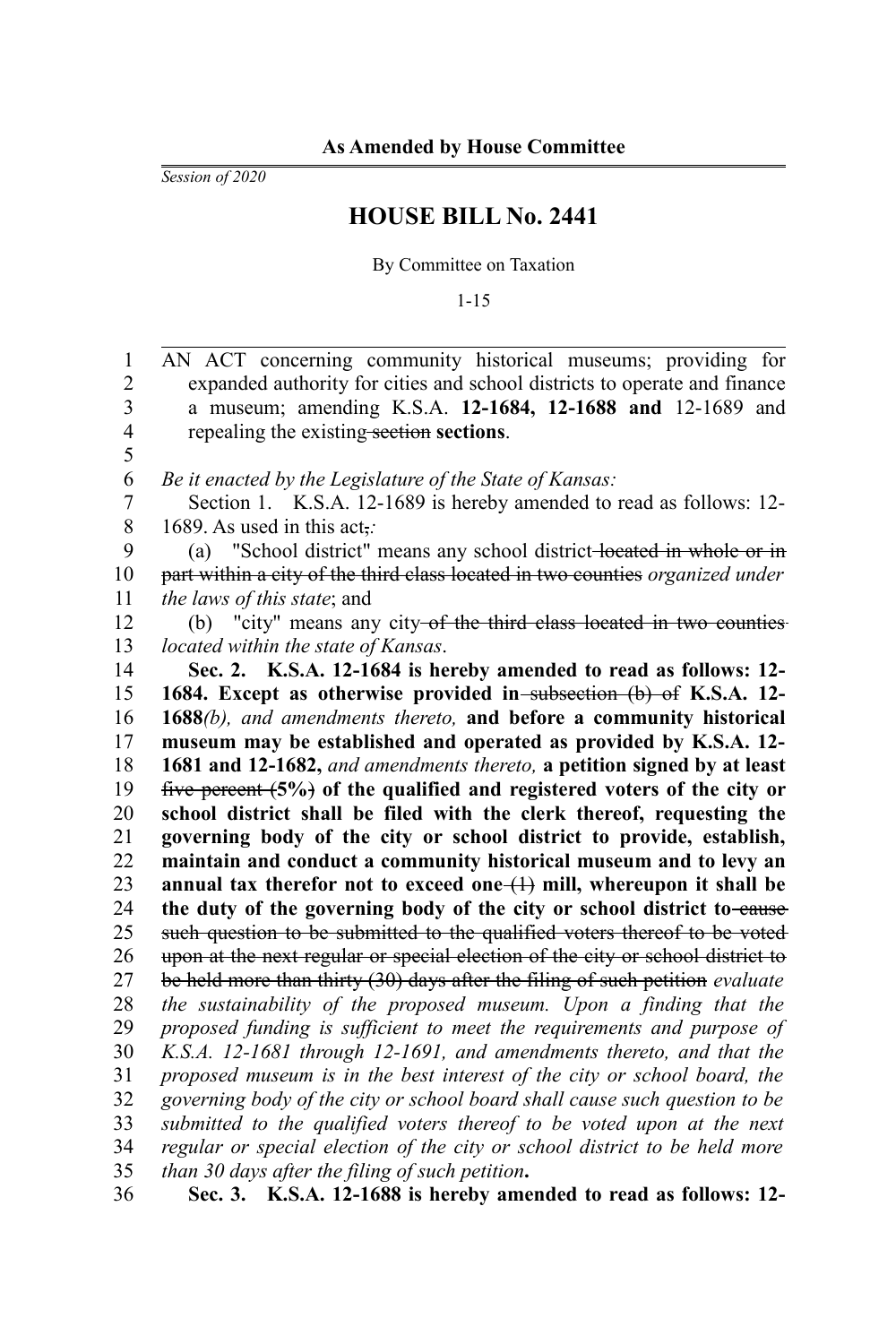**1688. (a) Except as otherwise provided in subsection (b)** of this section**, when the provisions of this act shall have been adopted by an election, the commission shall annually, and not later than 20 days prior to the date for the publishing of the budget of such city or school district, certify its budget to such city or school district, which shall levy a tax sufficient to raise the amount required by such budget, but in no event more than one mill or the amount set out in the petition provided for in K.S.A. 12-1684,** *and amendments thereto,* **except that, when such petition shall have been submitted to a city and school district jointly such budget shall be certified to the city or school district, whichever shall be the larger in population, and the tax levied by such city or school district. After three years' operation the authority to levy the tax provided for in this section may be revoked by a majority of the electors voting at an election called in the same manner as the election authorizing the same. Upon such revocation all property and money belonging to such commission shall become the property of the city or school district levying the tax under this section.** 1 2 3 4 5 6 7 8 9 10 11 12 13 14 15 16 17

**(b) After any city or school district has begun to operate such a museum, it appearing to the satisfaction of the museum commission of a particular school district or city or of a city and school district jointly, that the budget should be increased so as to adequately meet the needs of the city or school district, such museum commission may submit a proposed program with the budget for carrying out the same to the levying authority** which *that* **may then levy a tax sufficient to raise the amount required by the expanded budget, but not to exceed one mill, which levy shall be in addition to the one mill authorized by subsection (a)** of this section**.** 18 19 20 21 22 23 24 25 26 27

*(c)* **No city or school district authorized to increase its levy under subsection (b)** of this section **shall make such increased levy until the question of making such tax levy is submitted to the qualified electors of the city or school district at the next general election or at a special election called for such purpose. Any special election held under the** provisions of subsection (b) of this section shall be called and held in **accordance with the provisions of K.S.A. 10-120, and amendments thereto. If a majority of the votes cast and counted on the question submitted at such election are in favor of such tax,** the same *such tax* **may be** made; *levied,* **but if a majority of the votes cast and counted on the question submitted at such election are not in favor thereof, such tax may not be levied.** 28 29 30 31 32 33 34 35 36 37 38 39

*(d) (1) In lieu of forming a new museum, when presented with a petition for the formation of a museum pursuant to K.S.A. 12-1681 through 12-1691, and amendments thereto, the governing body of the city or school district may evaluate if there are any local museums that would* 40 41 42 43